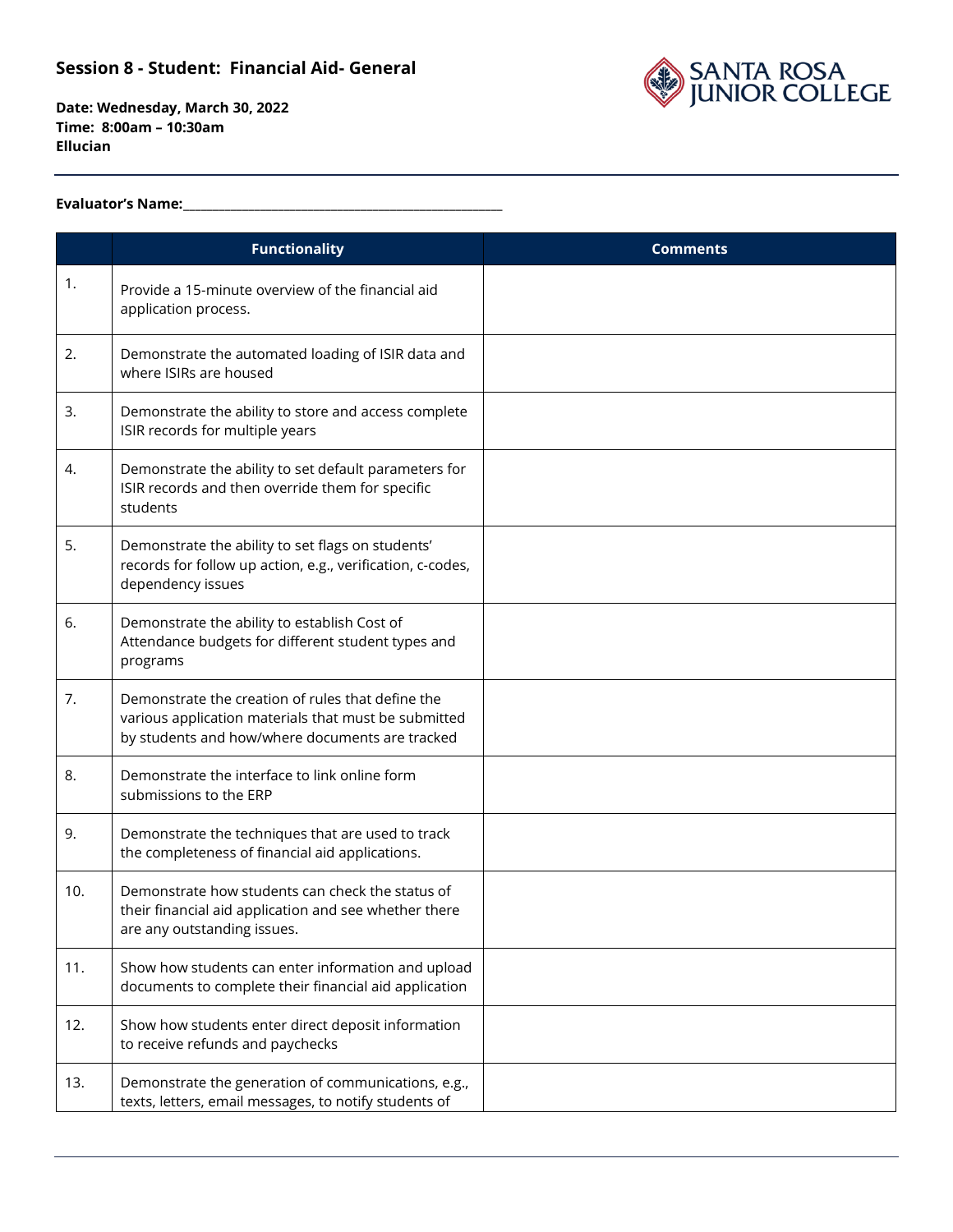

|     | <b>Functionality</b>                                                                                                                                                                                               | <b>Comments</b> |
|-----|--------------------------------------------------------------------------------------------------------------------------------------------------------------------------------------------------------------------|-----------------|
|     | important matters, e.g., missing information, award<br>offers.                                                                                                                                                     |                 |
| 14. | Show how all communications are logged                                                                                                                                                                             |                 |
| 15. | Demonstrate the use of rules to help determine<br>satisfactory academic progress.                                                                                                                                  |                 |
| 16. | Demonstrate the ability to add comments into a<br>student's record and to share comments with<br>different offices                                                                                                 |                 |
| 17. | Demonstrate the use of an audit trail that logs all<br>transactions that are relevant to the processing of a<br>student's financial aid application.                                                               |                 |
| 18. | Demonstrate the use of imaging technology that<br>enables the capture of hardcopy information, e.g., tax<br>returns.                                                                                               |                 |
| 19. | Demonstrate the ability to use estimation tools to<br>determine budgets, needs, and packages.                                                                                                                      |                 |
| 20. | Demonstrate the creation of a package that involves a<br>variety of aid (e.g., loans, grants, work study) and<br>ability to auto-package based on rules                                                            |                 |
| 21. | Demonstrate the use of different rules and algorithms<br>for creating packages for different cohorts.                                                                                                              |                 |
| 22. | Demonstrate the actual offer of a financial aid award.                                                                                                                                                             |                 |
| 23. | Demonstrate the ability to update data items and<br>repackage an award, e.g., non-resident to resident                                                                                                             |                 |
| 24. | Demonstrate the ability to make changes to awards<br>that have already been made to students (in the<br>event, for example, that the federal & state<br>government has more/less funding than was<br>anticipated). |                 |
| 25. | Demonstrate the ability to place holds on a student's<br>record and track them over time.                                                                                                                          |                 |
| 26. | Show how SAP is calculated automatically                                                                                                                                                                           |                 |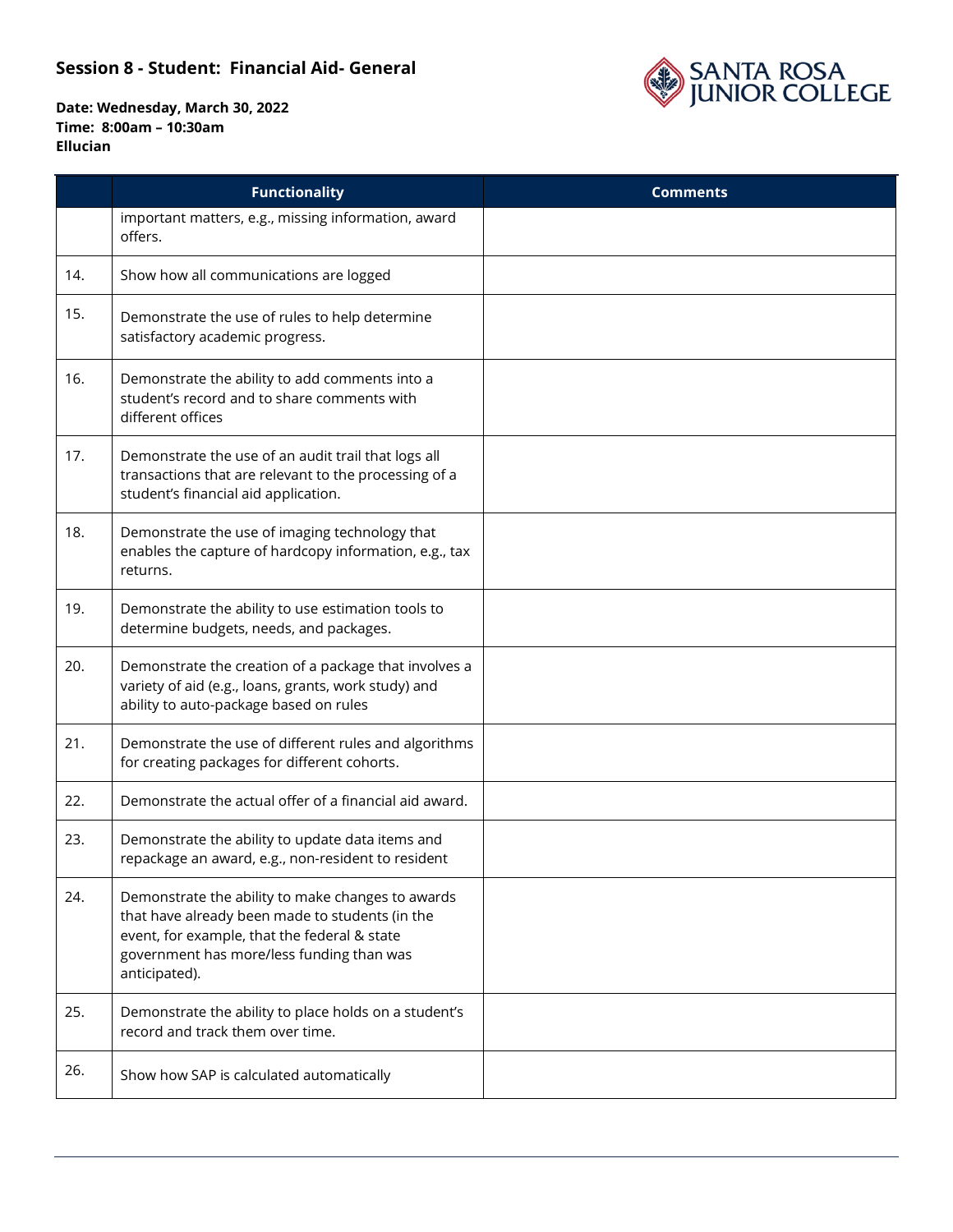

|     | <b>Functionality</b>                                                                                                                                       | <b>Comments</b> |
|-----|------------------------------------------------------------------------------------------------------------------------------------------------------------|-----------------|
| 27. | Demonstrate the ability to place SAP holds and to<br>communicate holds/release of holds to relevant<br>departments.                                        |                 |
| 28. | Demonstrate the ability to flag a student for non-<br>renewal of aid.                                                                                      |                 |
| 29. | Demonstrate the ability to manage a student's appeal<br>of their financial aid award for SAP and Unusual<br>Enrollment.                                    |                 |
| 30. | Demonstrate the ability to manage a student's<br>acceptance or modification of their financial aid<br>award.                                               |                 |
| 31. | Demonstrate the disbursement of a financial aid<br>award, including origination, authorization and<br>disbursement for grants, scholarships, and loans     |                 |
| 32. | Show how rules and real-time validations are used<br>during the disbursement process - e.g., units enrolled,<br>SAP, etc.                                  |                 |
| 33. | Demonstrate the ability to disburse an award by<br>percentages or dollar amounts over multiple POE or<br>terms.                                            |                 |
| 34. | Demonstrate the ability to monitor Over Award, Over<br>Tuition, and under full-time status, and other quality<br>control rules.                            |                 |
| 35. | Demonstrate the ability, with appropriate authority, to<br>override specific awards. Demonstrate the availability<br>of an audit trail for such overrides. |                 |
| 36. | Demonstrate the ability to calculate and award<br>Lifetime Eligibility Used (LEU) students based on<br>remaining eligibility.                              |                 |
| 37. | Demonstrate the ability to redistribute awards for LEU<br>students within the award year based on actual<br>usage.                                         |                 |
| 38. | Demonstrate the ability to interface with other<br>systems (Federal, State) using APIs, such as<br>EdConnect, COD, NSLDS.                                  |                 |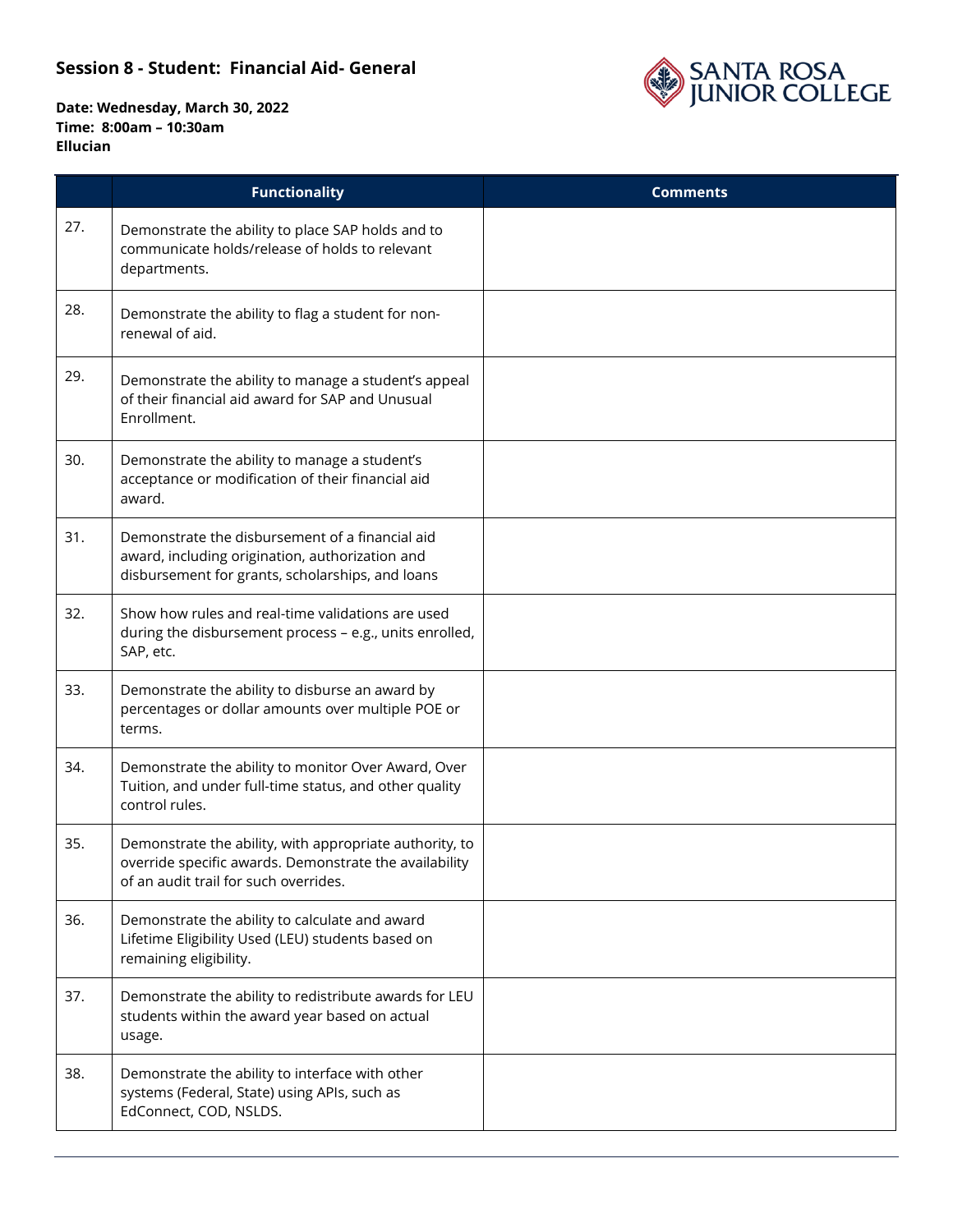

|     | <b>Functionality</b>                                                                                                                  | <b>Comments</b> |
|-----|---------------------------------------------------------------------------------------------------------------------------------------|-----------------|
| 39. | Demonstrate the ability to run one process by<br>multiple users simultaneously, like originations and<br>disbursements.               |                 |
| 40. | Demonstrate the ability to integrate with third party<br>services, e.g., ELM                                                          |                 |
| 41. | Demonstrate the ability to display disbursement<br>information at the student level.                                                  |                 |
| 42. | Demonstrate the ability to provide a calculator on a<br>student interface to determine award amount based<br>on unit load.            |                 |
| 43. | Demonstrate ability to automatically verify enrollment<br>to process aid at point of census                                           |                 |
| 44. | Demonstrate ability to schedule different processes,<br>reports, and tasks to run on a regular basis and be<br>available in real time |                 |
| 45. | Demonstrate ability to develop queries and reports                                                                                    |                 |
| 46. | Demonstrate ability to import external awards into<br>the system                                                                      |                 |
| 47. | Demonstrate role-based access                                                                                                         |                 |
| 48. | Demonstrate ability to work in multiple years, and to<br>migrate students forward in future years.                                    |                 |
| 49. | Demonstrate ability to work with clock hour<br>programs, from setting up term, ISIR load, using Pell 4<br>formulas                    |                 |
| 50. | Show how the software handles Summer Pell or 150%<br>Pell in a year scenario.                                                         |                 |